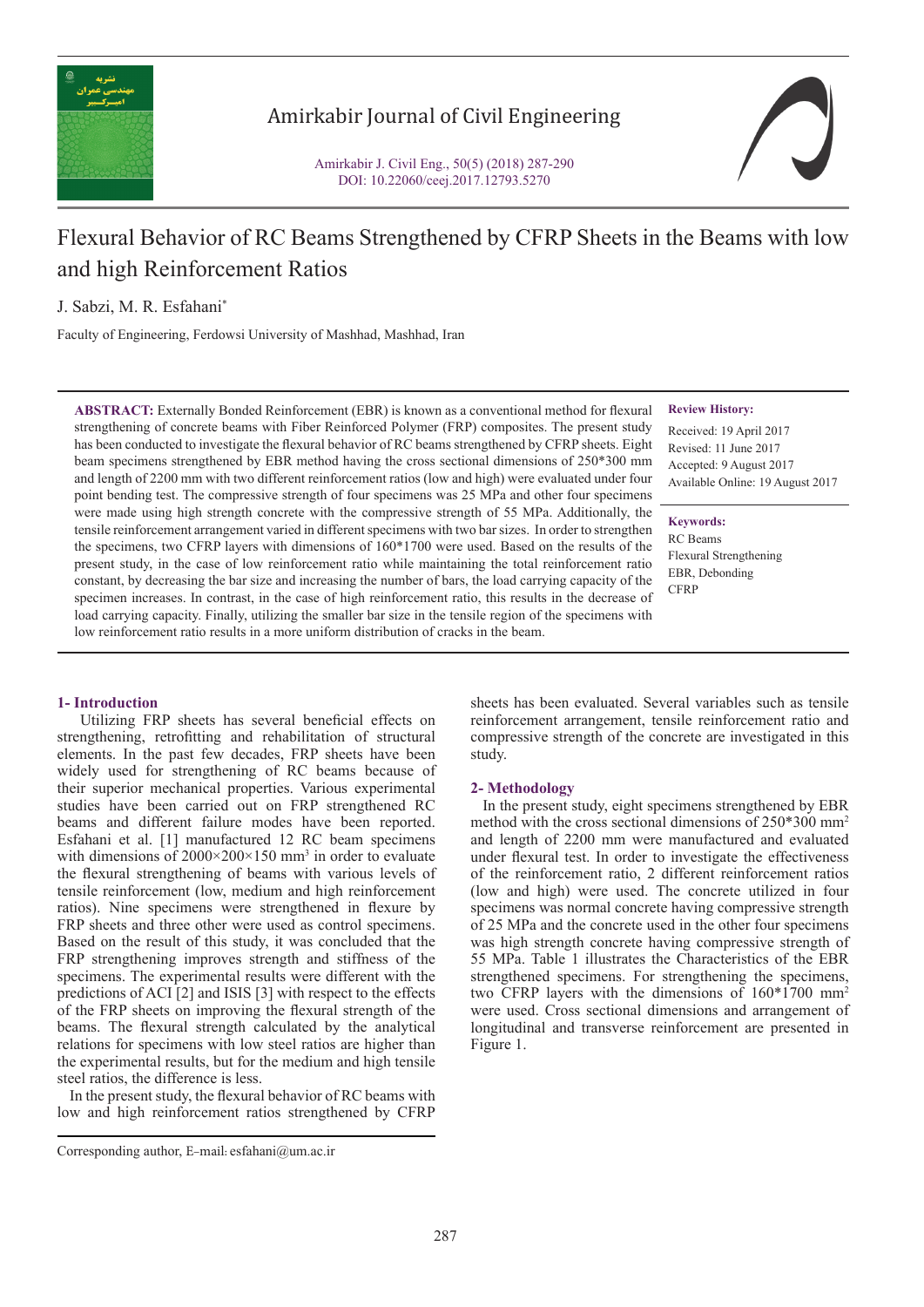| Specimens  | Compressive<br>Strength of concrete<br>(MPa) | Tensile bars<br>arrangement | <b>Yield stress</b><br>of bars<br>(MPa) | Cross section<br>of the tensile<br>bars (mm <sup>2</sup> ) | Stirrup<br>diameter<br>(mm) | $\mathbb{C}^1$ | $\mathbb{C}^2$ | $\rho/\rho_{\text{max}}$ |
|------------|----------------------------------------------|-----------------------------|-----------------------------------------|------------------------------------------------------------|-----------------------------|----------------|----------------|--------------------------|
| 2D16-F25-E | 25                                           | 2016                        | 453                                     | 402                                                        | 8                           | 30             | 20             | 0.36                     |
| 5D10-F25-E | 25                                           | 5010                        | 462                                     | 393                                                        | 8                           | 30             | 20             | 0.35                     |
| 2D28-F25-E | 25                                           | 2028                        | 379                                     | 1232                                                       | 10                          | 25             | 30             | 0.98                     |
| 5D18-F25-E | 25                                           | 5018                        | 367                                     | 1272                                                       | 10                          | 25             | 30             | 0.96                     |
| 2D16-F55-E | 55                                           | 2016                        | 453                                     | 402                                                        | 8                           | 30             | 20             | 0.21                     |
| 5D10-F57-E | 57                                           | 5010                        | 462                                     | 393                                                        | 8                           | 30             | 20             | 0.20                     |
| 2D28-F54-E | 54                                           | 2028                        | 379                                     | 1232                                                       | 10                          | 25             | 30             | 0.57                     |
| 5D18-F53-E | 53                                           | 5018                        | 367                                     | 1272                                                       | 10                          | 25             | 30             | 0.56                     |

#### **Table 1. Characteristics of the EBR strengthened specimens**

1. Bar's side cover 2 .Bar's bottom cover

The specimens of this type were named aDb-Fc-E, in which a, b and c are the number of tensile bars, the diameter of tensile bars, and the concrete compressive strength in MPa, respectively. E shows that EBR method is used for application of the FRP sheets.



**Figure 1. Cross sectional dimensions of beam specimens, longitudinal and transverse reinforcement arrangement and loading arrangement**

 Tensile side of the specimens was pulverized using a grinder machine. This process was continued until the weak layer of the concrete was removed and the aggregates were observed. Upon achieving the smooth and appropriate surface of concrete for mounting the CFRP sheets, any dust was removed using an air jet. Afterwards, an epoxy adhesive was used to attach the CFRP sheets to the surface. Finally, an over-coating resin was applied onto the sheets. After the specimens were prepared, the flexural test was carried out. The beams were loaded statically and uniformly. A load cell and a Linear Variable Displacement Transducer (LVDT) mounted at the mid-span were installed to read load and midspan deflections. The load cell and LVDT were connected to a data logger. The experimental load-deflection curves, specimen deflections and load carrying capacity of the beams were derived from bending test. In addition, observations of the crack propagation were recorded during the experiment.

#### **3- Results and Discussions**

 Test results of the specimens with low reinforcement ratio are presented in Table 2. As seen in this table, in the case of specimens with larger diameter bars, the flexural strengths predicted by ACI-440 equation are higher than the experimental values. In the case of specimens with smaller diameter bars, the flexural strength predicted by ACI-440 equation is lower for specimens made with normal concrete and higher for the specimens made with high strength concrete compared to the flexural strength based on test results.

 Test results for the specimens with high reinforcement ratio are depicted in Table 3. As presented in this table, in